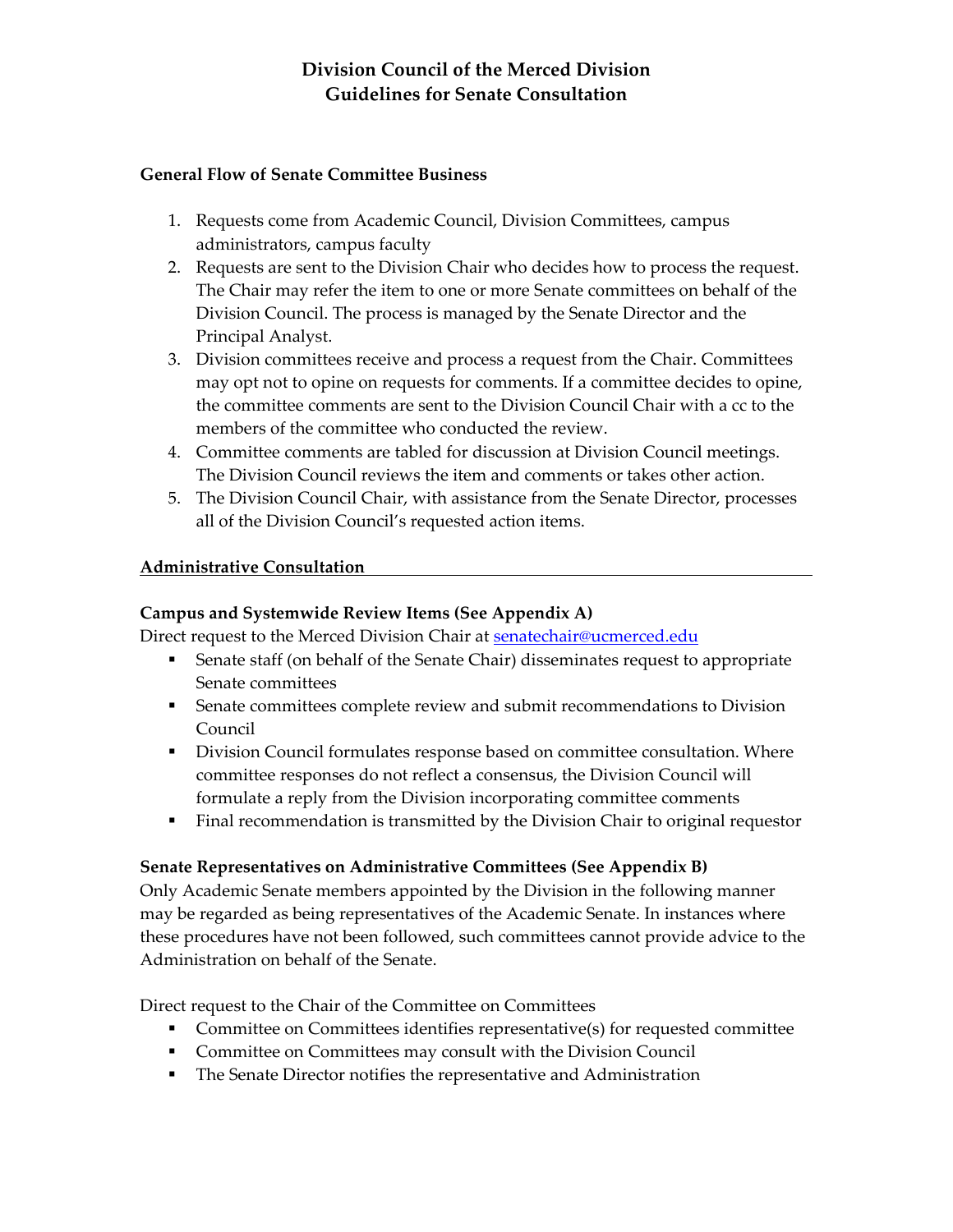## **Division Council of the Merced Division Guidelines for Senate Consultation**

### **Non‐Administrative Consultation (See Appendix C)**

(From Senate committees, Senate members, other persons/entities)

**Routine Business‐** clearly falls within the decision‐making authority of a single committee under the Bylaws.

Direct request to relevant Senate Committee

- Senate Committee will complete review and may consult with Division Council
- Senate Committee formulates response and reports back to the original requestor
- Senate Committee Chair reports committee business to Division Council

Examples of routine business include:

Course approval requests (received from the Registrar for processing by either UGC or GRC)

Undergraduate program reviews (UGC)

Graduate program reviews (GRC)

Requests for interpretation of Senate Legislation (CRE)

**Non‐Routine Business‐** any business which is not routine (as defined under routine business) including all Administration requests for review, consultation or approval. Direct request to Merced Division Chair at **senatechair@ucmerced.edu** 

- Senate staff (on behalf of Senate Chair) disseminates request to appropriate Senate committees
- Senate committees complete review and submit recommendations to Division Council
- **School Executive Committees and Curriculum Committees are given the** opportunity to opine and submit recommendations to Division Council (for relevant review items)
- Division Council formulates response based on committee consultation. Where committee responses do not reflect a consensus, the Division Council will formulate a reply from the Division incorporating committee comments
- Final recommendation is transmitted by the Division Chair to original requestor

Examples of non‐routine business include: Proposal to establish a new School or College Proposed changes to the Academic Personnel Manual Proposed changes in Systemwide policies and legislation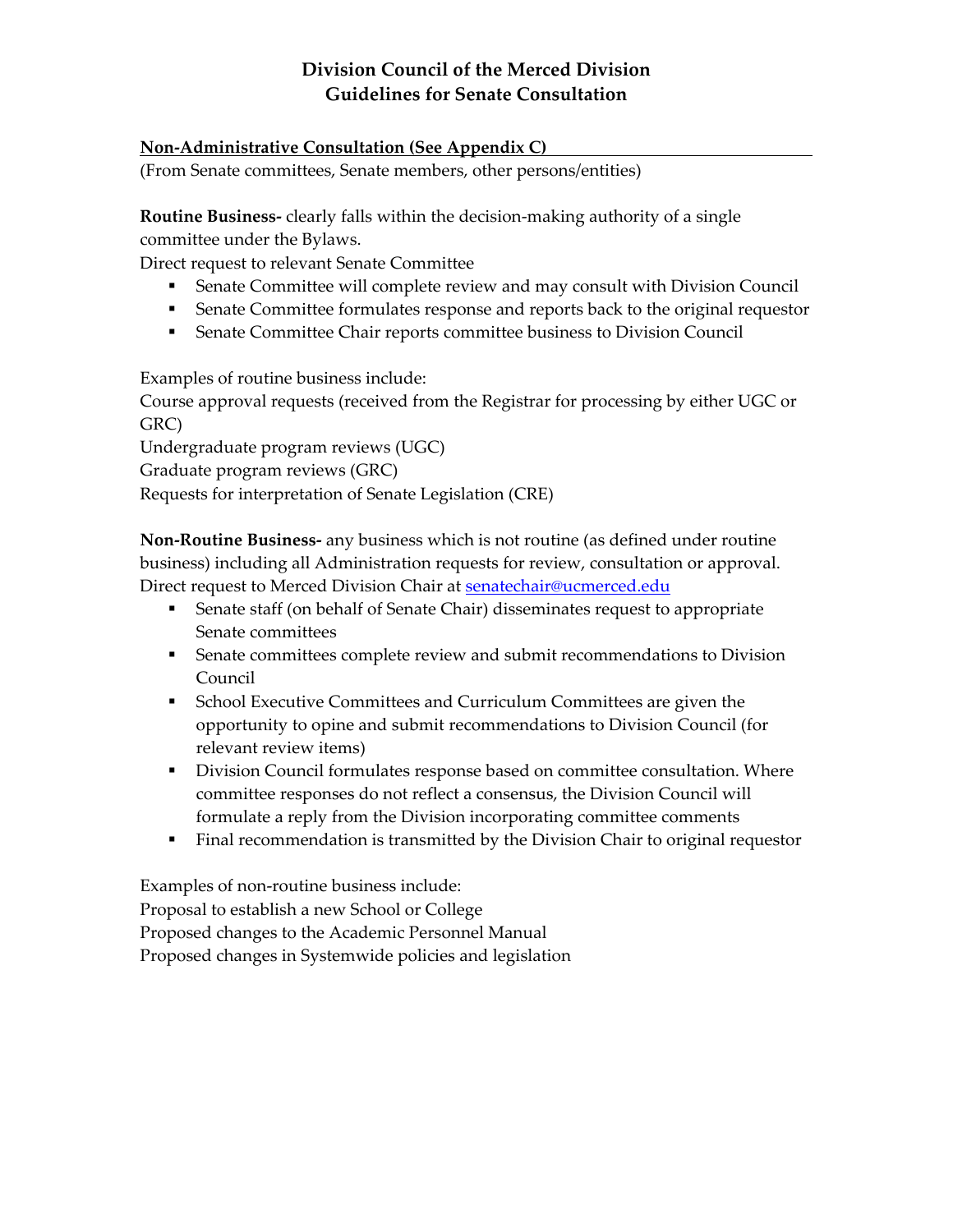# **Administrative Consultation**

Campus and Systemwide Review Items

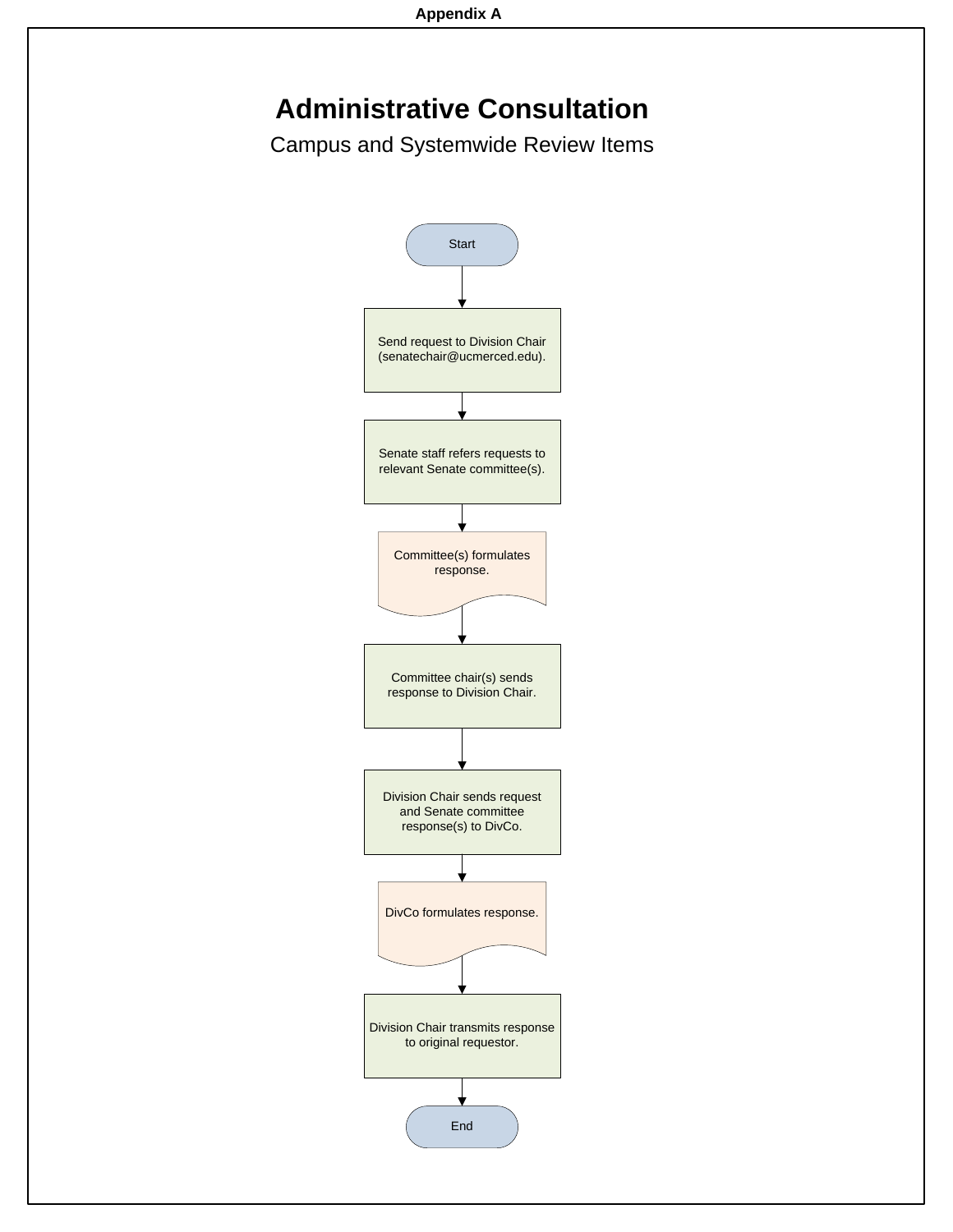## **Administrative Consultation**

Senate Representatives on Administrative Committees



\*CoC may consult with DivCo.